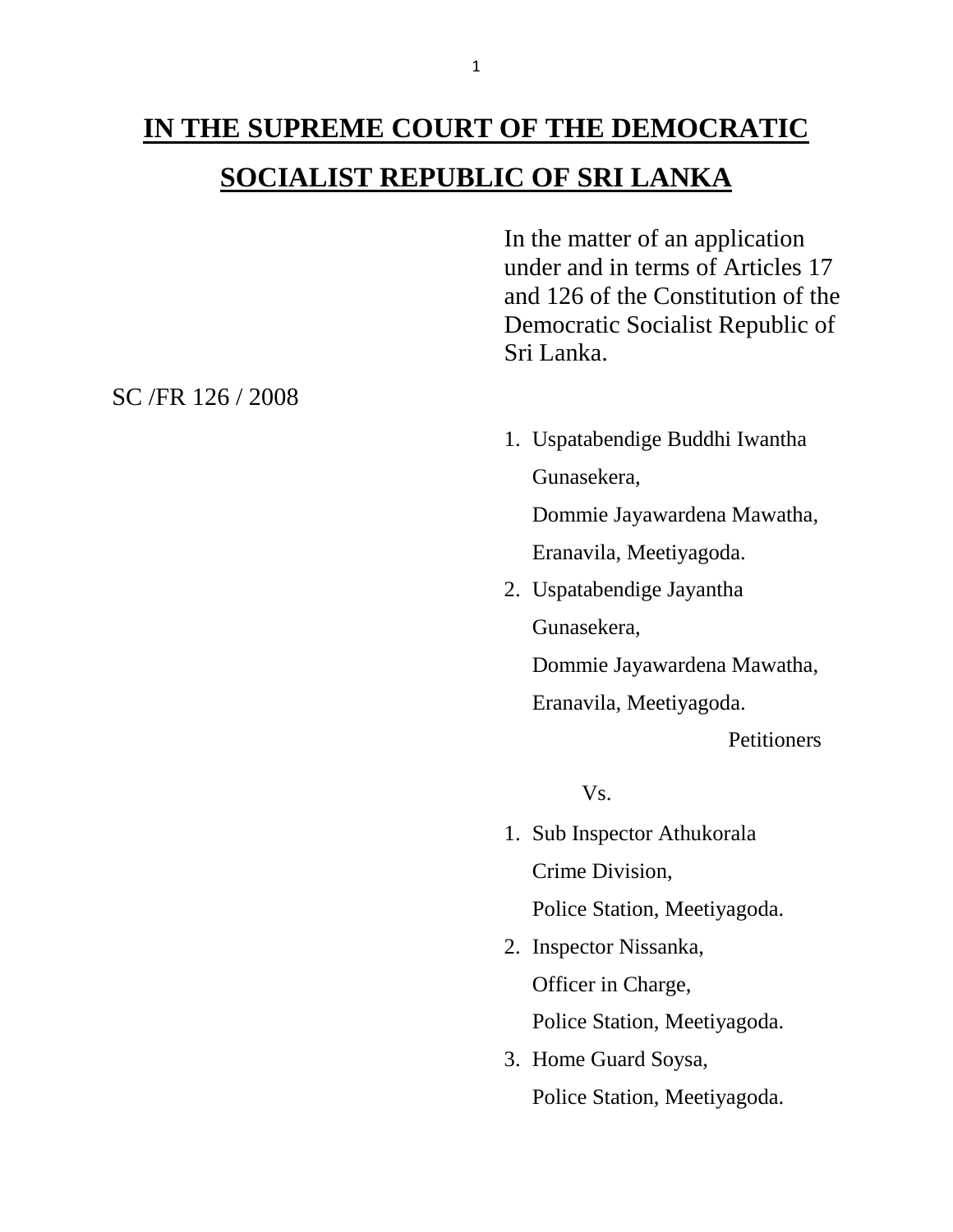|                   |                | 4. W. T. Siripala,                                                               |
|-------------------|----------------|----------------------------------------------------------------------------------|
|                   |                | Domanvila,                                                                       |
|                   |                | Meetiyagoda.                                                                     |
|                   |                | 5. The Inspector General of Police,                                              |
|                   |                | Police Headquarters,                                                             |
|                   |                | Colombo 1.                                                                       |
|                   |                | 6. Hon. Attorney General,                                                        |
|                   |                | <b>Attorney General's Department</b>                                             |
|                   |                | Colombo 12.                                                                      |
|                   |                | Respondents                                                                      |
| <b>BEFORE</b>     | $\ddot{\cdot}$ | B. P. ALUWIHARE, PC, J.                                                          |
|                   |                | UPALY ABEYRATHNE, J.                                                             |
|                   |                | K. T. CHITRASIRI, J.                                                             |
| <b>COUNSEL</b>    | $\ddot{\cdot}$ | Viran Corea with Sarita de Fonseka for the<br>Petitioner                         |
|                   |                | Indunil Punchihewa SC for the 5 <sup>th</sup> and 6 <sup>th</sup><br>Respondents |
|                   |                | The $1st$ to $4th$ Respondents are absent and<br>unrepresented                   |
| <b>ARGUED ON</b>  |                | 03.05.2016                                                                       |
| <b>DECIDED ON</b> |                | 11.07.2017                                                                       |
|                   |                |                                                                                  |

## UPALY ABEYRATHNE, J.

The Petitioner has complained that his fundamental rights to equality guaranteed by Article 12(1) of the Constitution of Sri Lanka has been infringed by the  $1<sup>st</sup>$ ,  $2<sup>nd</sup>$  and  $3<sup>rd</sup>$  Respondents.

2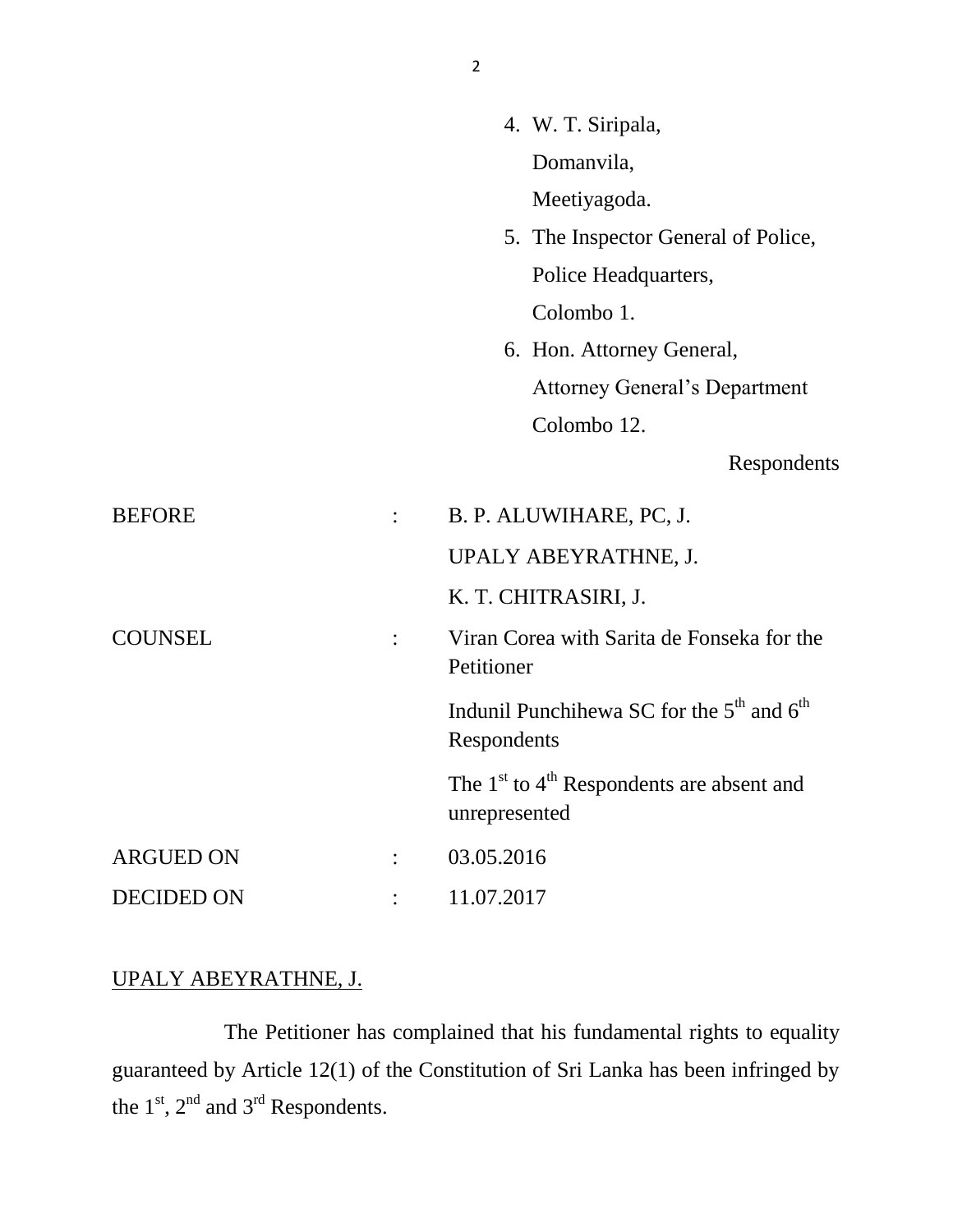At the time of the alleged incident, the  $1<sup>st</sup>$  Petitioner was a 14-year-old student in Grade 10, Nindana Maha Vidyalaya, Ambalangoda, and the 2<sup>nd</sup> Petitioner was the father of the 1<sup>st</sup> Petitioner. On  $7<sup>th</sup>$  March 2008, around 3.30 p.m. when the  $1<sup>st</sup>$  Petitioner was at home with his mother the  $1<sup>st</sup>$  to  $4<sup>th</sup>$  Respondents with two other Police Officers had come to their compound with a sniffer dog and inquired as to the whereabouts of the  $2<sup>nd</sup>$  Petitioner. Since the  $2<sup>nd</sup>$  Petitioner was in his paddy field the  $1<sup>st</sup>$  Petitioner, having obliged to assist the Police to find the way to the paddy field which was about seven kilometres away from his house had got in to the Respondents' vehicle. Thereafter the 1<sup>st</sup> Petitioner was taken to Meetiyagoda Police Station.

At the Police Station the  $2<sup>nd</sup>$  Respondent had grabbed the  $1<sup>st</sup>$  Petitioner by his hair and assaulted him asking in sinhala 'badu deepan'. Thereafter the  $2<sup>nd</sup>$ Respondent who was wearing shoes, had pulled the  $1<sup>st</sup>$  Petitioner on to the ground and trampled the  $1<sup>st</sup>$  Petitioner whilst kicking him. At that time, the  $2<sup>nd</sup>$  Respondent had received a telephone call and had ordered the  $1<sup>st</sup>$  Respondent to move the  $1<sup>st</sup>$ Petitioner out of the room. Upon the said directions, the  $1<sup>st</sup>$  Respondent had taken the 1<sup>st</sup> Petitioner to the Crime Division and had assaulted him again.

At this point, the  $3<sup>rd</sup>$  Respondent, who brought a club had assaulted the 1<sup>st</sup> Petitioner on his buttocks whilst the 1<sup>st</sup> Respondent was holding the 1<sup>st</sup> Petitioner by the shoulders. Thereafter the  $1<sup>st</sup>$  and  $3<sup>rd</sup>$  Respondents had taken the  $1<sup>st</sup>$ Petitioner to a room and tied his hands behind his back with a rope while the other end of the rope was thrown over a beam which was pulled by the  $3<sup>rd</sup>$  Respondent. The  $1<sup>st</sup>$  Respondent had raised the  $1<sup>st</sup>$  Petitioner by his legs and the  $3<sup>rd</sup>$  Respondent had tied the other end of the rope to a nearby concrete pillar. Thereafter the 1<sup>st</sup> Petitioner had been beaten by the  $3<sup>rd</sup>$  Respondent whilst questioning him about the jewellery and money taken by him breaking a house.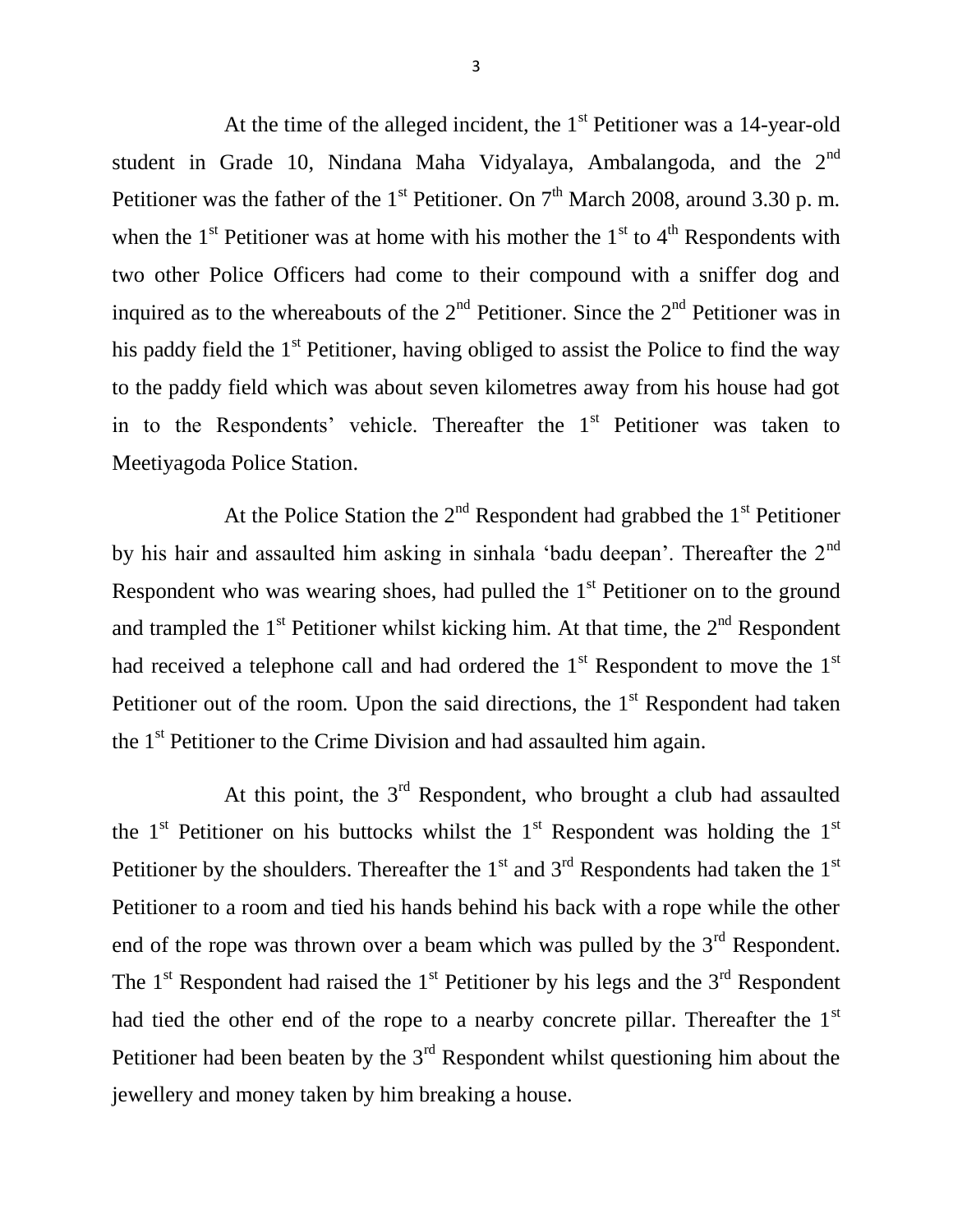At about 8.00 p. m. the  $2<sup>nd</sup>$  Respondent arrived at the Police Station and directed the  $1<sup>st</sup>$  Respondent to keep the  $1<sup>st</sup>$  Petitioner in the cell. At this moment, the Petitioners had noticed that a Police Officer was taking down statements of the 4<sup>th</sup> Respondent's sister-in-law, her husband and her son.

On the following day, the  $1<sup>st</sup>$  Petitioner had been produced before the Magistrate, Balapitiya, and was bailed out. On the following day, the  $1<sup>st</sup>$  Petitioner had been admitted to the Balapitiya Base Hospital and discharged from the Hospital on the  $13<sup>th</sup>$  March, 2008. Thereafter, on the next day the  $1<sup>st</sup>$  Petitioner had been re-admitted to the same Hospital and warded till the 24<sup>th</sup> of March 2008. On  $14<sup>th</sup>$  of March 2008, the 1<sup>st</sup> Petitioner had been examined by the Judicial Medical Officer.

On the  $11<sup>th</sup>$  March 2008, the  $2<sup>nd</sup>$  Petitioner has made a complaint to the ASP Elpitiya, and on  $27<sup>th</sup>$  March 2008 the ASP has recorded the statements. Also, by letter dated  $19<sup>th</sup>$  of March 2008, the  $2<sup>nd</sup>$  Petitioner has complained to the Human Rights Commission about the assault to the 1<sup>st</sup> Petitioner by the 1<sup>st</sup>, 2<sup>nd</sup> and 3<sup>rd</sup> Respondents.

The Petitioners have averred that the traumatic and brutal acts of the 1<sup>st</sup>, 2<sup>nd</sup> and 3<sup>rd</sup> Respondents have caused a great physical pain and grave psychological distress and trauma to the  $1<sup>st</sup>$  Petitioner. As a result of the torturous acts the  $1<sup>st</sup>$  Petitioner was unable to attend to his day to day work for more than three weeks. The Petitioners have complained to this court that the  $1<sup>st</sup>$  Petitioner was subjected to torture and to cruel, inhuman and degrading treatments by the  $1<sup>st</sup>$ ,  $2<sup>nd</sup>$  and  $3<sup>rd</sup>$  Respondents and the Petitioners' fundamental rights guaranteed under Article 12(1) of the Constitution has been infringed by the  $1<sup>st</sup>$ ,  $2<sup>nd</sup>$  and  $3<sup>rd</sup>$ Respondents.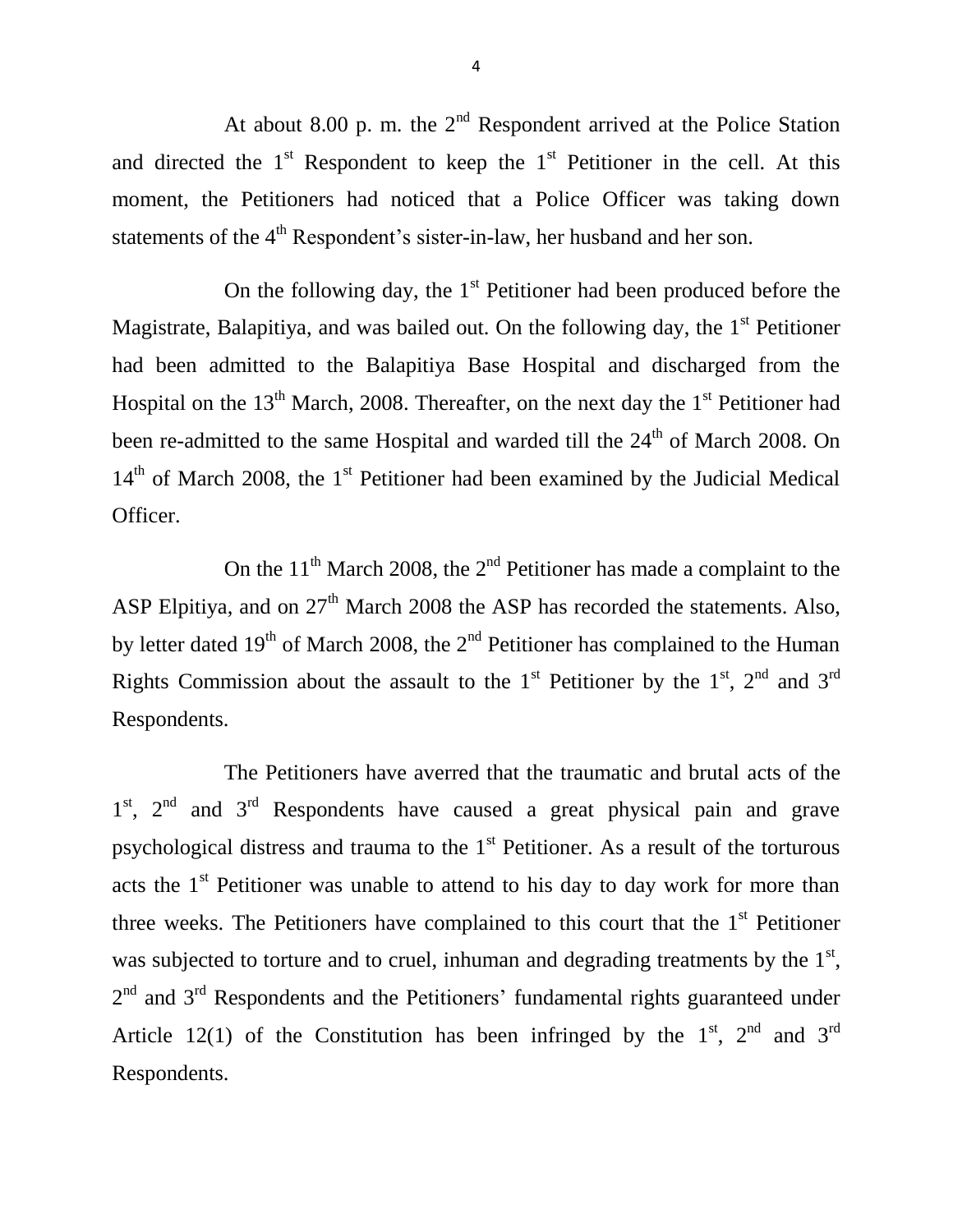The  $1<sup>st</sup>$  to and  $3<sup>rd</sup>$  Respondents were absent and unrepresented at the hearing of this case. Journal Entries of the original docket indicates that the Said Respondents have been represented by a counsel until 21.09.2015. They have been duly noticed by this court to attend and defend their case.

The  $1<sup>st</sup>$ ,  $2<sup>nd</sup>$  and  $3<sup>rd</sup>$  Respondents have filed their statement of objections dated  $21^{st}$  July 2008. In the said statement of objections the  $1^{st}$  to  $3^{rd}$ Respondents have not specifically denied the several allegations levelled against them in paragraphs 4, 6, 7, 8, 9 and 10 of the petition dated 07.04.2008. They have merely stated that they are unaware of the said allegations contained in the said paragraphs. Also, the  $1<sup>st</sup>$  to  $3<sup>rd</sup>$  Respondents have neither denied nor answered the allegations levelled against them in paragraphs 13 to 18 of the said petition.

It is very important to note that in paragraph 14 of the petition it is averred that the conduct of the  $1<sup>st</sup>$  to  $3<sup>rd</sup>$  Respondents and their failure to afford equal protection of the law, have resulted in the Petitioner's rights guaranteed under Article 12(1) of the Constitution being violated. Also, in paragraph 16 of the petition it is stated that due to the aforesaid violations the Petitioners have suffered substantial and grave physical, psychological and financial harm, damage and loss and therefore the Petitioners entitled to substantial compensation in a sum determined by court. Since the  $1<sup>st</sup>$  to  $3<sup>rd</sup>$  Respondents have not denied and/or answered to the said allegations levelled against them by the Petitioners the said allegations will have to be considered on the facts and circumstances pleaded by the Petitioners.

The 1<sup>st</sup> Petitioner had been examined by the JMO and the Medico Legal Report dated 05.02.2009 has been filed of record. According to the Medico-Legal Report the  $1<sup>st</sup>$  Petitioner had been examined by the JMO on 13.03. 2008 and

5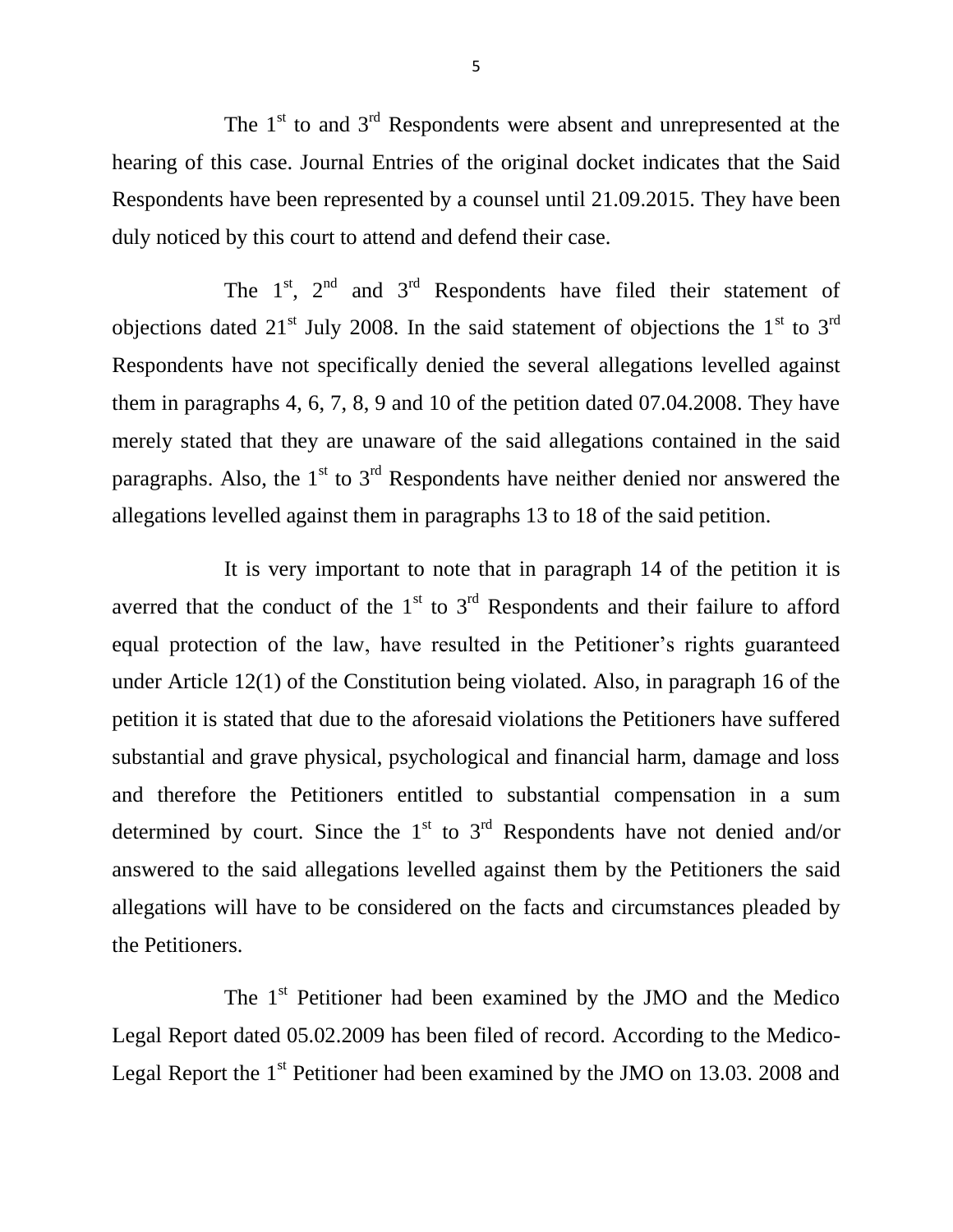14.03.2008. The JMO has found 08 non-grievous injuries on the body of the 1st Petitioner.

The  $1<sup>st</sup>$  to  $3<sup>rd</sup>$  Respondents answering the averments contained in paragraph 5(viii) of the Petition, in paragraph 7 of their statement of objections has stated that one M. Tennyson who was in the police cell on 07.03.2008, had seen the  $2<sup>nd</sup>$  Petitioner reprimanding the  $1<sup>st</sup>$  Petitioner and also beating him. Said M. Tennyson in his affidavit has stated that when he was in the police cell he noticed bringing a child to the Police Station. On 07.03.2008, at about 07.00 p.m. when the said child was seated in a plastic chair in front of the police cell, father of the said child came to the police station and proceeded to the child after obtaining permission of the Reserve Police Officer and reprimanded the child whilst beating him on his back and shoulders.

It is surprising to note that the said Reserve Police Officer has not made minutes with regard to the said assault took place in the Police Station. With regard to such an assault the best evidence would have been the said Reserve Police Officer. But the  $1<sup>st</sup>$  to  $3<sup>rd</sup>$  Respondents have failed to adduce such evidence in defending their case.

In cases where the fundamental rights have been infringed, a burden lie on the Petitioner to adduce evidence to the satisfaction of court since the court will look for a high degree of probability in deciding which of the facts alleged have been established. That does not mean that an undue burden is placed on a Petitioner in his mission for access to justice, by court. When Respondents remain silent on the matters that have to be explained by them, then such conduct of the Respondents will ease the burden cast on the Petitioner. At such situations, the court will act on the materials placed before court by the Petitioner.